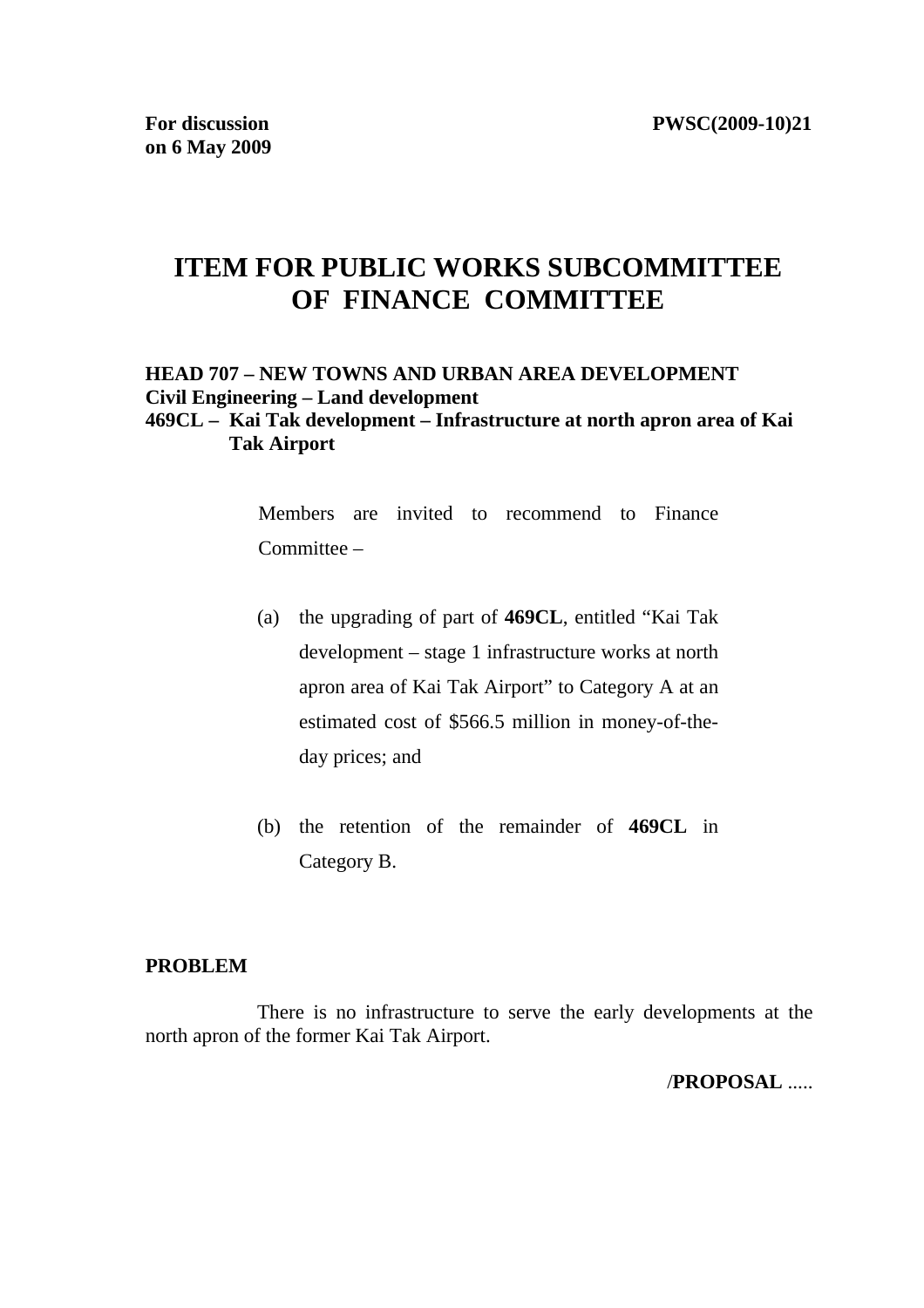#### **PROPOSAL**

2. The Director of Civil Engineering and Development, with the support of the Secretary for Development, proposes to upgrade part of **469CL** to Category A at an estimated cost of \$566.5 million in money-of-the-day (MOD) prices for construction of the stage 1 infrastructure works to serve the early developments at the north apron.

# **PROJECT SCOPE AND NATURE**

3. The scope of **469CL** comprises the construction of new infrastructure such as roadworks, public transport interchanges, grade-separated pedestrian crossing facilities, drainage, sewerage, water mains and landscaping works. It also includes improvements to existing roadworks.

- 4. The part of **469CL** we propose to upgrade to Category A comprises-
	- (a) construction of about 2.6 kilometres of new roads, realignment of Concorde Road, extension and widening of Kai Wah Street, temporary and permanent closure of existing roads within the north apron, and associated drainage, sewerage and water mains;
	- (b) construction of two footbridges (FB1 and FB4) of total length of about 260 metres (m) and improvement works to three existing subways (SW1, SW3 and SW5) across Prince Edward Road East;
	- (c) construction of two drainage box culverts (3.0 m by 2.8 m and 2.5 m by 2.5 m respectively) of total length of about 600 m;
	- (d) associated landscaping works; and
	- (e) provision of necessary environmental mitigation measures and implementation of an environmental monitoring and audit (EM&A) programme for the works mentioned in subparagraphs (a) to (d) above.

A plan showing the proposed works is at Enclosure 1.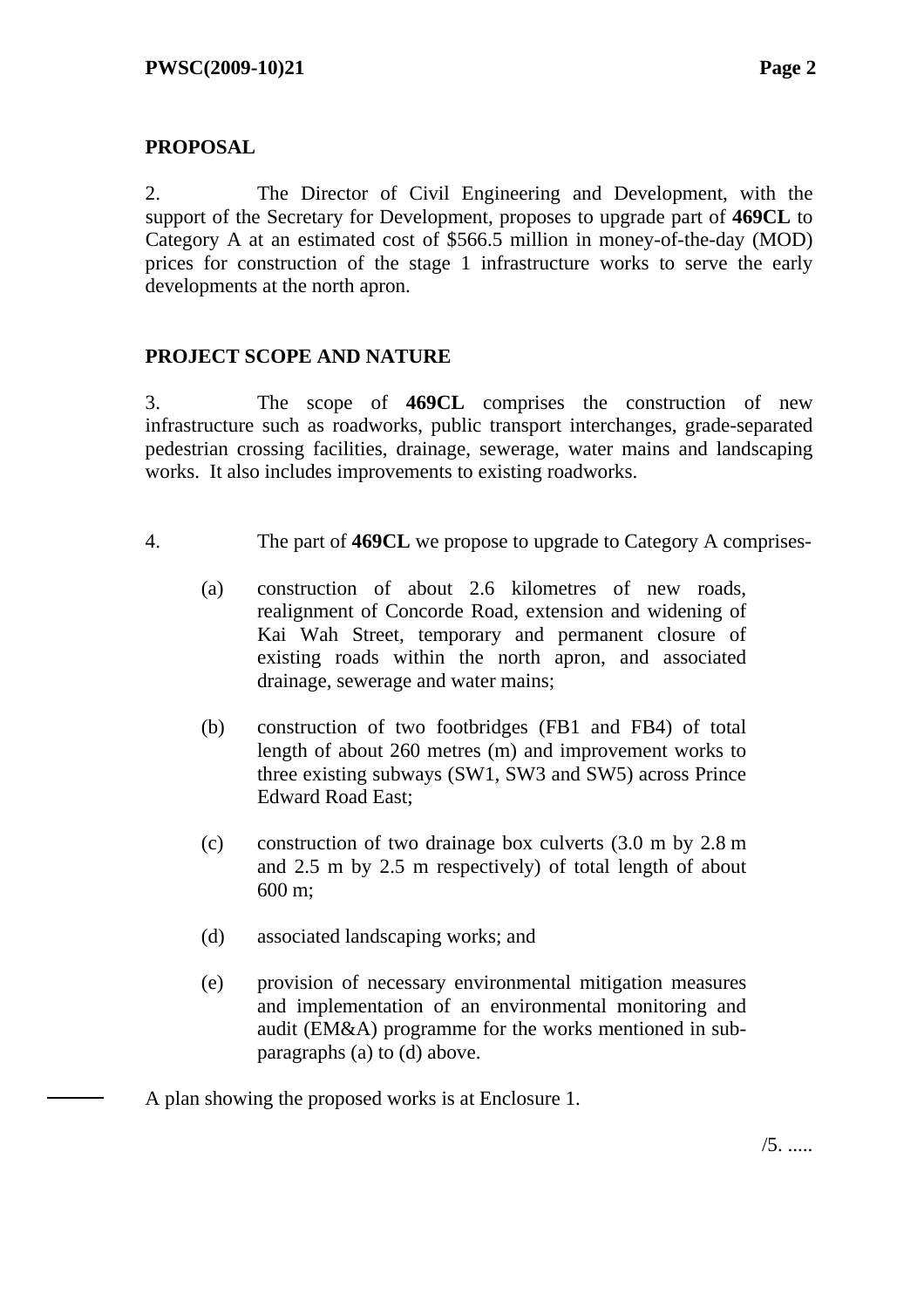5. We plan to commence construction of the proposed works in July 2009 for completion by December 2013.

#### **JUSTIFICATION**

6. The vast flat land at the north apron is largely planned as the new Kai Tak city centre with a mixed use of commercial, office and residential developments. The public housing development, schools and Kai Tak Government Offices (KTGO) are the early developments targeted for completion by 2013 under the first development package of Kai Tak Development (KTD). The public housing development comprising about 13 000 flats will house some 33 600 population. The KTGO with a gross floor area of some 50 000 square metre will provide Government services to both the existing population in the adjoining areas such as San Po Kong and Kowloon City, and the new population in KTD at an early stage.

7. The proposed works will enhance vehicular and pedestrian connections between the north apron and the surrounding built-up areas, thereby providing convenient access to and from the early developments. There is therefore a need to complete the proposed works timely before population intake of the public housing development and completion of KTGO.

8. Due to insufficient in-house resources, we propose to engage consultants to supervise construction of the proposed works.

#### **FINANCIAL IMPLICATIONS**

9. We estimate the capital cost of the proposed works to be \$566.5 million in MOD prices (see paragraph 10 below), made up as follows-

|     |                                               | \$ million |
|-----|-----------------------------------------------|------------|
| (a) | Roadworks and associated<br>landscaping works | 146.7      |
| (b) | Footbridges                                   | 109.8      |
| (c) | Drainage, sewerage and water<br>mains         | 106.4      |

 $/(d)$  .....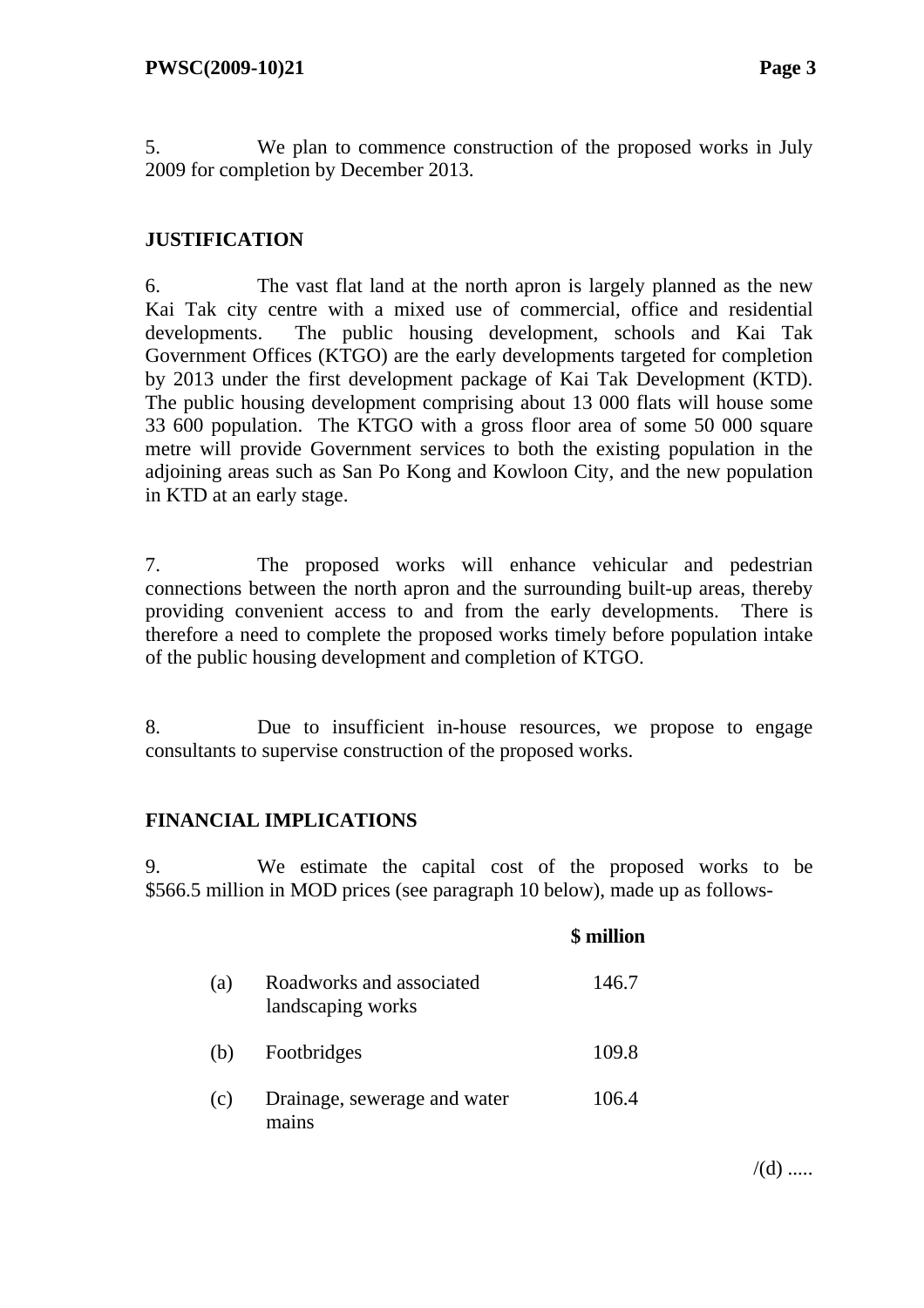# **\$ million**

| (d) | Box culverts                                            | 34.4  |                            |
|-----|---------------------------------------------------------|-------|----------------------------|
| (e) | Subway improvement works                                | 27.0  |                            |
| (f) | Environmental mitigation measures<br>and EM&A programme | 8.5   |                            |
| (g) | Consultants' fees for contract<br>administration        | 3.7   |                            |
| (h) | Resident site staff costs                               | 38.6  |                            |
| (i) | Contingencies                                           | 47.5  |                            |
|     |                                                         |       |                            |
|     | Sub-total                                               | 522.6 | (in September 2008 prices) |
| (j) | Provision for price adjustment                          | 43.9  |                            |
|     | Total                                                   |       | 566.5 (in MOD prices)      |

A breakdown of the estimate for the consultants' fees and resident site staff costs by man-months is at Enclosure 2.

10. Subject to approval, we will phase the expenditure as follows –

| Year        | \$ million<br>(Sept 2008) | <b>Price</b><br>adjustment<br>factor | \$ million<br>(MOD) |
|-------------|---------------------------|--------------------------------------|---------------------|
| $2009 - 10$ | 51.5                      | 1.03500                              | 53.3                |
| $2010 - 11$ | 105.2                     | 1.05570                              | 111.1               |
| $2011 - 12$ | 130.7                     | 1.07681                              | 140.7               |
| $2012 - 13$ | 130.7                     | 1.09835                              | 143.6               |

 $/2013 - 14$  .....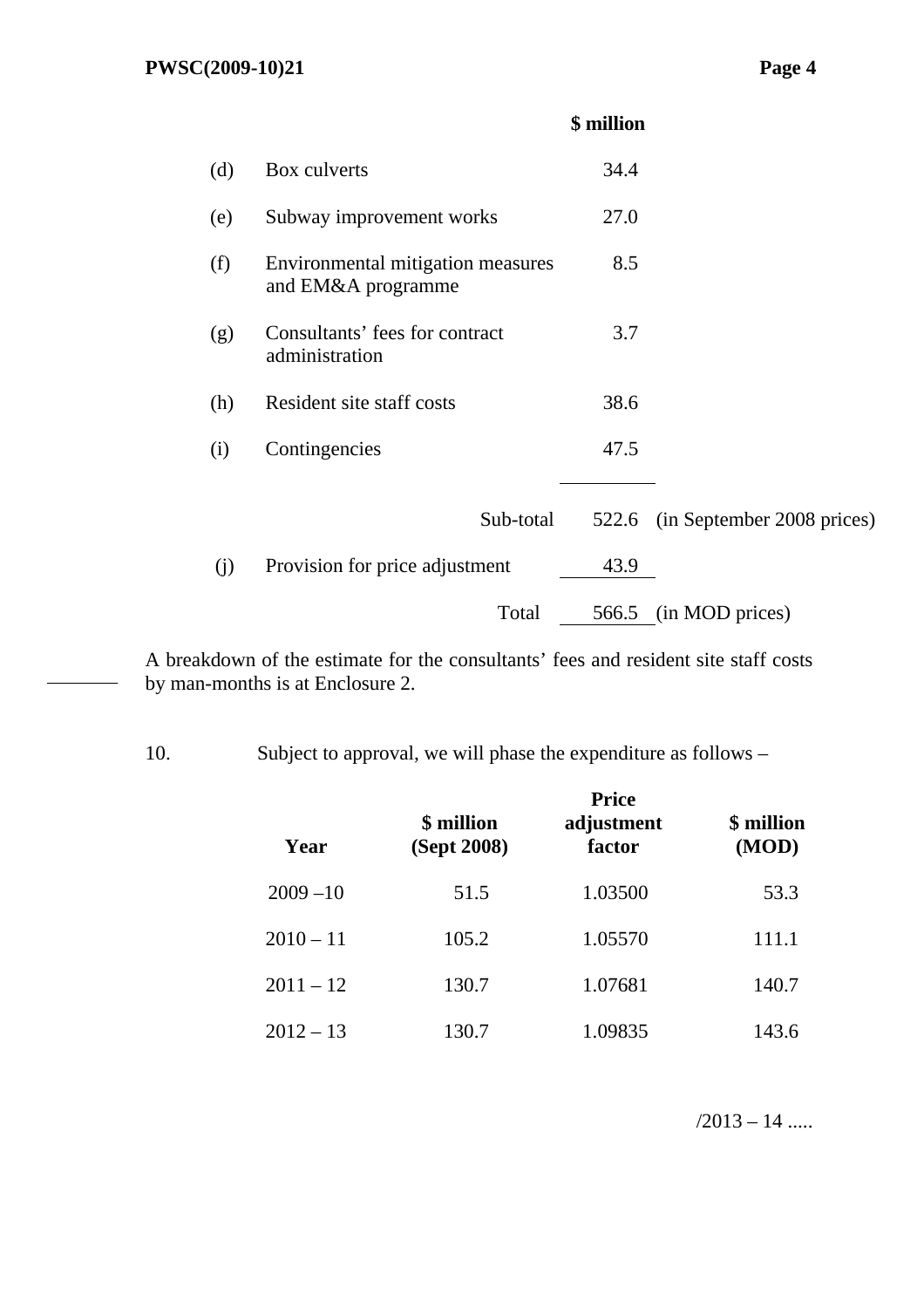| Year        | \$ million<br>(Sept<br>2008) | <b>Price</b><br>adjustment<br>factor | \$ million<br>(MOD) |
|-------------|------------------------------|--------------------------------------|---------------------|
| $2013 - 14$ | 78.4                         | 1.12032                              | 87.8                |
| $2014 - 15$ | 26.1                         | 1.15113                              | 30.0                |
|             | 522.6                        |                                      | 566.5               |

11. We have derived the MOD estimate on the basis of the Government's latest forecast of trend rate of change in the prices of public sector building and construction output for the period 2009 to 2015. We will tender the works under a standard re-measurement contract because the quantities of the infrastructure works will vary depending on actual ground conditions and location of underground utilities. The contract will provide for price adjustments.

12. We estimate the annual recurrent expenditure arising from the proposed works to be about \$5.9 million.

#### **PUBLIC CONSULTATION**

 $\overline{a}$ 

13. The planning of KTD has adopted an extensive public participatory approach  $\frac{1}{1}$ . After rounds of consultations during the public participation programme and representation hearing under the Town Planning Ordinance (Cap. 131), a broad community consensus has been obtained on KTD. There are also requests for early implementation of KTD.

14. We consulted the Housing and Infrastructure Committee of Kowloon City District Council, Wong Tai Sin District Council and the Housing Committee of Kwun Tong District Council on 6, 11 and 27 March 2008 respectively. They are generally supportive to the early implementation of the proposed works.

/15. .....

<sup>1</sup> The stage 1 public participation to engage the public in determining vision and key issues on Kai Tak was completed in November 2004. The stage 2 public participation to gauge the public views on the outline concept plans was completed in January 2006. The stage 3 public participation on the preliminary outline development plan was completed in August 2006.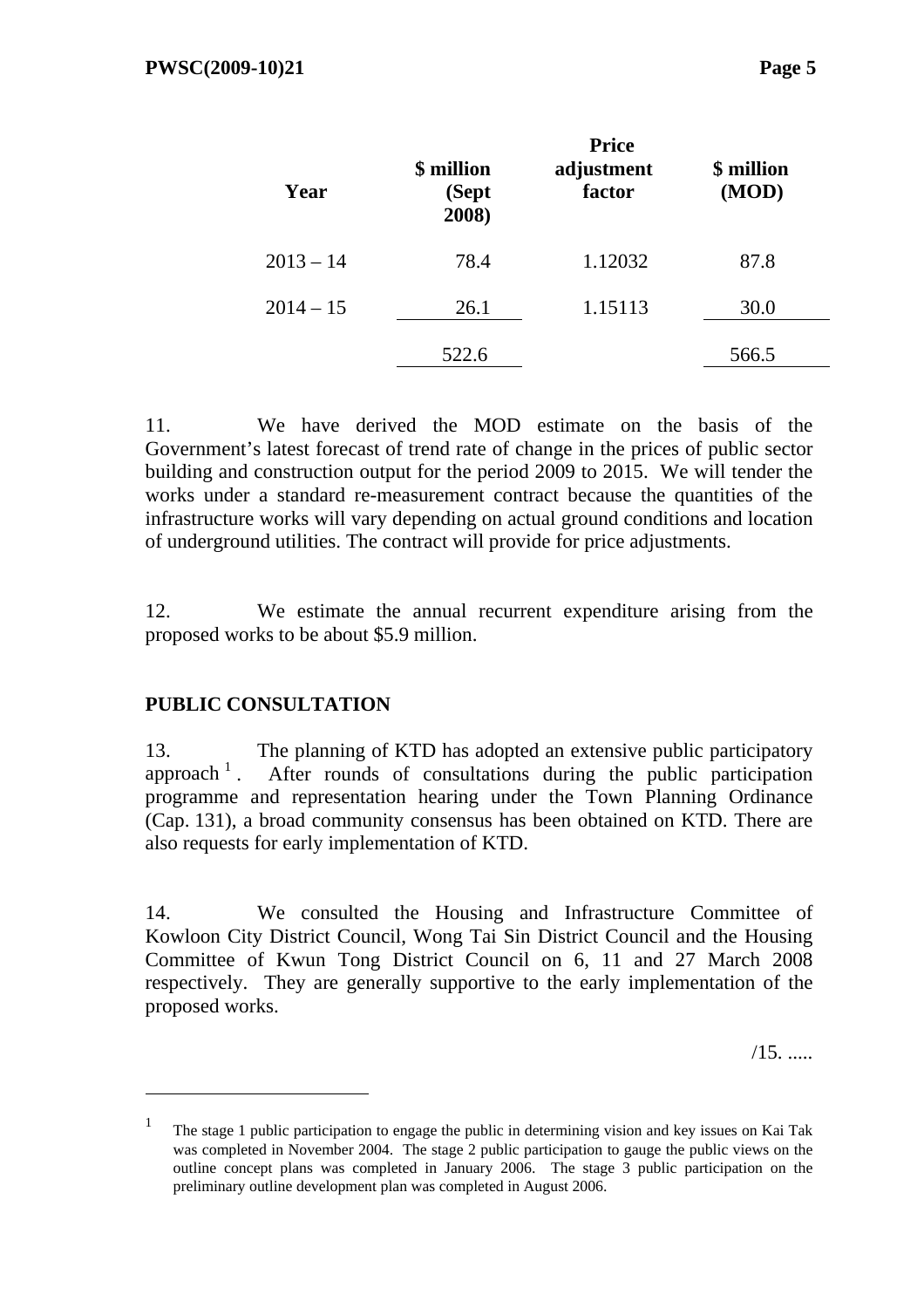15. We gazetted the proposed roadworks under the Roads (Works, Use and Compensation) Ordinance (Cap. 370) on 29 August 2008 and received one objection. We approached the objector, who subsequently indicated his intention to withdraw the objection on the conditions that the Harbour-front Enhancement Committee (HEC) should be continuously involved in the detailed planning of KTD and further study should be conducted to reduce the land occupied by existing and new roads. We clarified that the proposed roadworks were formulated based on the approved Kai Tak Outline Zoning Plan which had undergone extensive public participation in collaboration with the HEC. The objector did not withdraw his objection in the end. The Chief Executive in Council subsequently overruled the objection on 31 March 2009 and the roadworks were authorized on 17 April 2009.

16. We gazetted the proposed sewerage works under the Water Pollution Control (Sewerage) Regulation (Cap. 358) on 29 August 2008. No objection was received. The sewerage works were authorized on 17 April 2009.

17. On 20 January 2009, we briefed the Legislative Council Panel on Development regarding the implementation plan for KTD and informed Members our plan to seek funding approval of the proposed works in the second quarter of 2009. We subsequently consulted the Panel on the proposed works on 31 March 2009 and Members raised no objection to the proposed works.

#### **ENVIRONMENTAL IMPLICATIONS**

18. The proposed works are not Designated Projects and do not require environmental permits under Schedule 2 of the Environmental Impact Assessment (EIA) Ordinance (Cap. 499). Nevertheless, they form part of KTD which is a Designated Project requiring an EIA report under Schedule 3 of the EIA Ordinance. The KTD EIA report approved by the Environmental Protection Department on 4 March 2009 concluded that the project would not cause longterm adverse environmental impact with implementation of the recommended mitigation measures.

 $/19.$ ......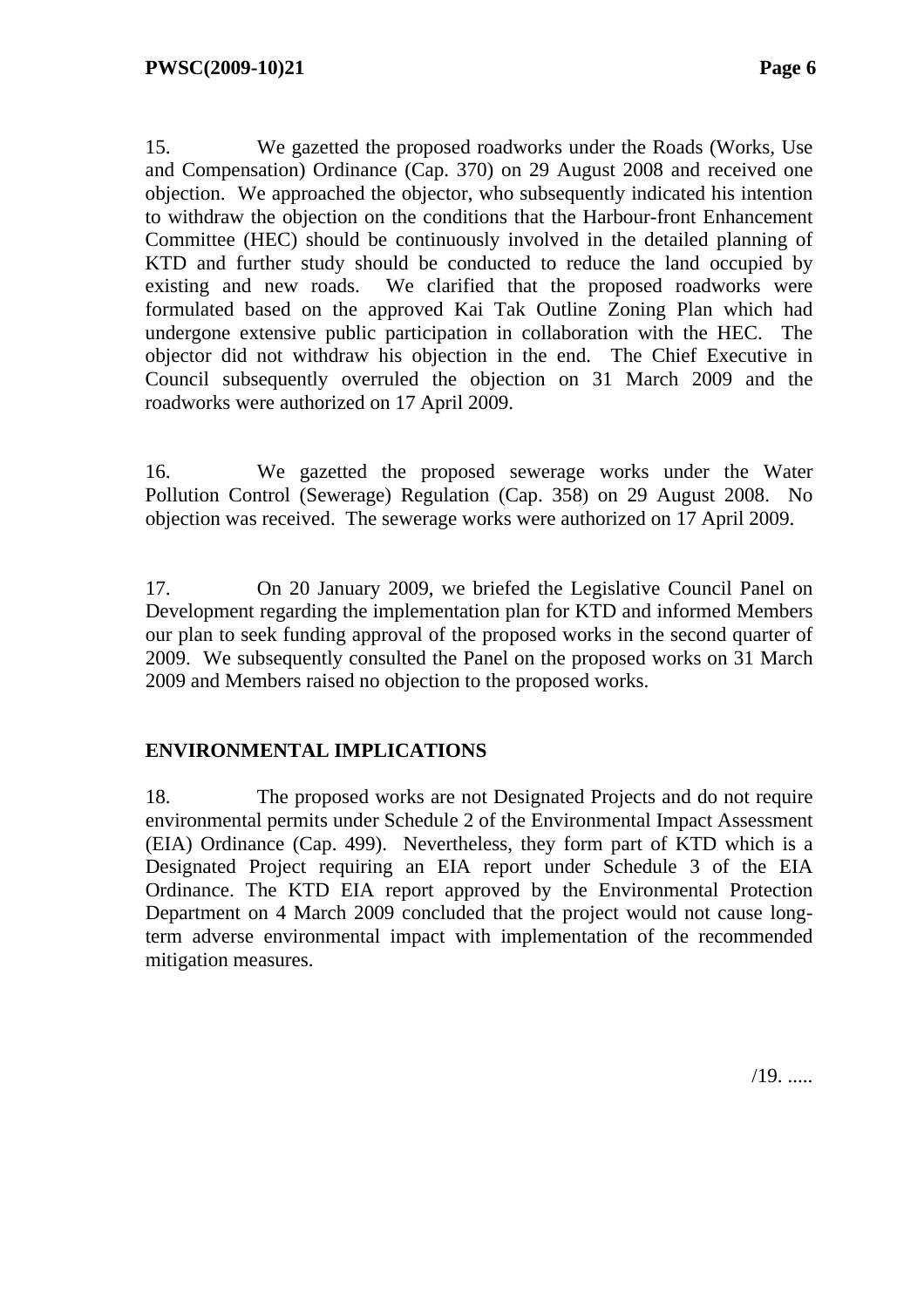19. For short-term impacts caused by the works during construction, we will control noise, dust and site run-off nuisances to within established standards and guidelines through the implementation of mitigation measures under the works contract. These measures include frequent watering of the site and provision of wheel-washing facilities to reduce emission of fugitive dust, the use of movable noise barriers/enclosures and silenced plant to reduce noise generation, temporary drains to dispose of site run-off as well as other procedures recommended in the KTD EIA report. We will also implement EM&A programme throughout the construction period of the project.

20. We have included \$8.5 million (in September 2008 prices) in the project estimate for implementing the environmental mitigation measures and EM&A programme.

21. We have considered the alignment, design level and construction method of the proposed works in the planning and design stages to reduce the generation of construction waste where possible. In addition, we will require the contractor to reuse inert construction waste (e.g. excavated soil and rock fill) on site or in other suitable construction sites as far as possible, in order to minimize the disposal of inert construction waste to public fill reception facilities<sup>2</sup>. We will encourage the contractor to maximize the use of recycled or recyclable inert construction waste, as well as the use of non-timber formwork to further minimize the generation of construction waste.

22. We will also require the contractor to submit for approval a plan setting out the waste management measures, which will include appropriate mitigation means to avoid, reduce, reuse and recycle inert construction waste. We will ensure that the day-to-day operations on site comply with the approved plan. We will require the contractor to separate the inert portion from non-inert construction waste on site for disposal at appropriate facilities. We will control the disposal of inert construction waste and non-inert construction waste to public fill reception facilities and landfills respectively through a trip-ticket system.

 $/23.$  ......

 2 Public fill reception facilities are specified in Schedule 4 of the Waste Disposal (Charges for Disposal of Construction Waste) Regulation. Disposal of inert construction waste in public fill reception facilities requires a licence issued by the Director of Civil Engineering and Development.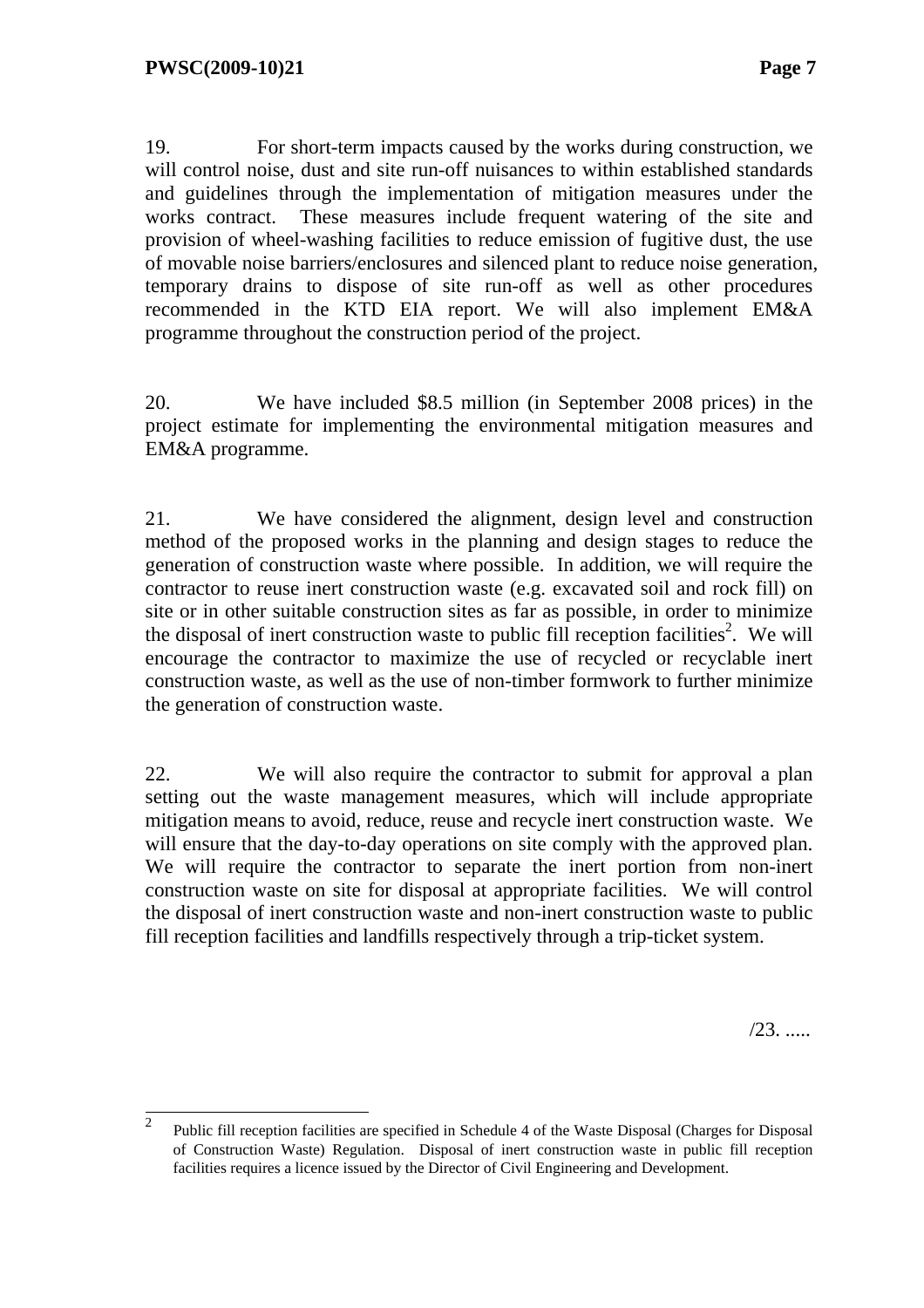23. We estimate that the project will generate in total about 66 471 tonnes of construction waste. Of these, we will reuse about 48 512 tonnes (73.0%) of inert construction waste on site and 16 419 tonnes (24.7%) of inert construction waste in other construction sites. In addition, we will dispose of 1 540 tonnes (2.3%) of non-inert construction waste at landfills. The total cost for accommodating construction waste at landfill sites is estimated to be \$192,500 for this project (based on a unit cost of  $$125/tonne<sup>3</sup>$  for disposal at landfills).

# **TRAFFIC IMPLICATIONS**

24. We have completed a traffic impact assessment (TIA) for the proposed works. The TIA has concluded that the proposed works would not cause any significant traffic impact. During construction, we will maintain smooth traffic flow through implementing temporary traffic management measures and will display notice boards on site to explain the reasons of temporary traffic arrangements and indicate the expected completion dates of the concerned sections of works. In addition, we will set up telephone hotlines for public enquires or complaints.

# **HERITAGE IMPLICATIONS**

25. The proposed works will not affect any heritage site, i.e. all declared monuments, proposed monuments, graded historic sites/buildings, sites of archaeological interests and Government historic sites identified by the Antiquities and Monuments Office.

#### **LAND ACQUISITION**

 $\overline{a}$ 

26. The proposed works do not require any land acquisition.

#### **BACKGROUND INFORMATION**

27. We included **469CL** in Category B in March 1996.

/28. .....

<sup>3</sup> This estimate has taken into account the cost for developing, operating and restoring the landfills after they are filled and the aftercare required. It does not include the land opportunity cost for existing landfill sites (which is estimated at  $$90/m^3$ ), nor the cost to provide new landfills, (which is likely to be more expensive) when the existing ones are filled.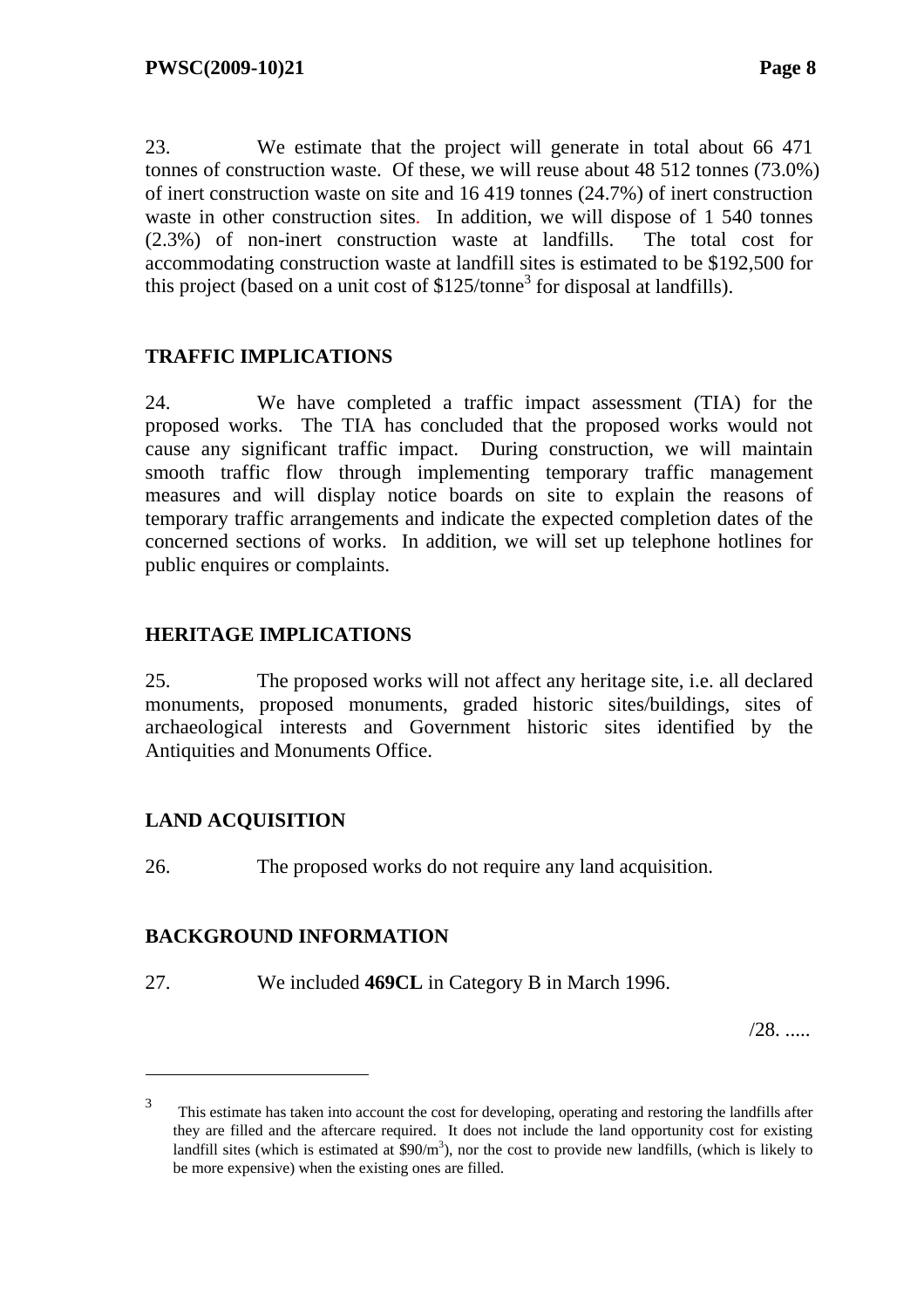$\overline{a}$ 

28. In February 1998, the Finance Committee (FC) approved the upgrading of part of **469CL** to Category A as **494CL** and to keep the remainder in Category B. Works upgraded to Category A at an estimated cost of \$316.9 million in MOD prices included ground decontamination, demolition of existing buildings and structures in northern part of the north apron, breaking up of existing apron slab and formation of land for housing development. We started works in October 1998 and completed them in April 2002.

29. In November 2001, FC approved the upgrading of another part of **469CL** to Category A as **694CL** at an estimated cost of \$115.9 million in MOD prices for site investigation and engagement of consultants to carry out detailed design of infrastructure at the north apron. We have completed the detailed design and tender documents of the proposed works mentioned in paragraph 4 above. The detailed design of the remaining infrastructure works<sup>4</sup> at the north apron is in progress.

30. In February 2004, FC approved the upgrading of another part of **469CL** to Category A as **708CL**. Works upgraded to Category A at an estimated cost of \$131.6 million in MOD prices included demolition of the passenger terminal building and associated structures at the north apron and construction of associated drainage works. We started works in April 2004 and completed them in September 2006.

31. At the Public Works Subcommittee (PWSC) meeting on 31 October 2001, some Members suggested and the Administration agreed to include information on the scope, approved project estimates and progress of all KTD (formerly known as South East Kowloon development) Public Works Programme items in future PWSC submissions relating to the project. The information is at Enclosure 3**.**

/32. .....

<sup>4</sup> The remainder of 469CL will be implemented to tie in with the development programme of the remaining developments at the north apron, i.e. the Government, Institution or Community facilities, residential and commercial developments.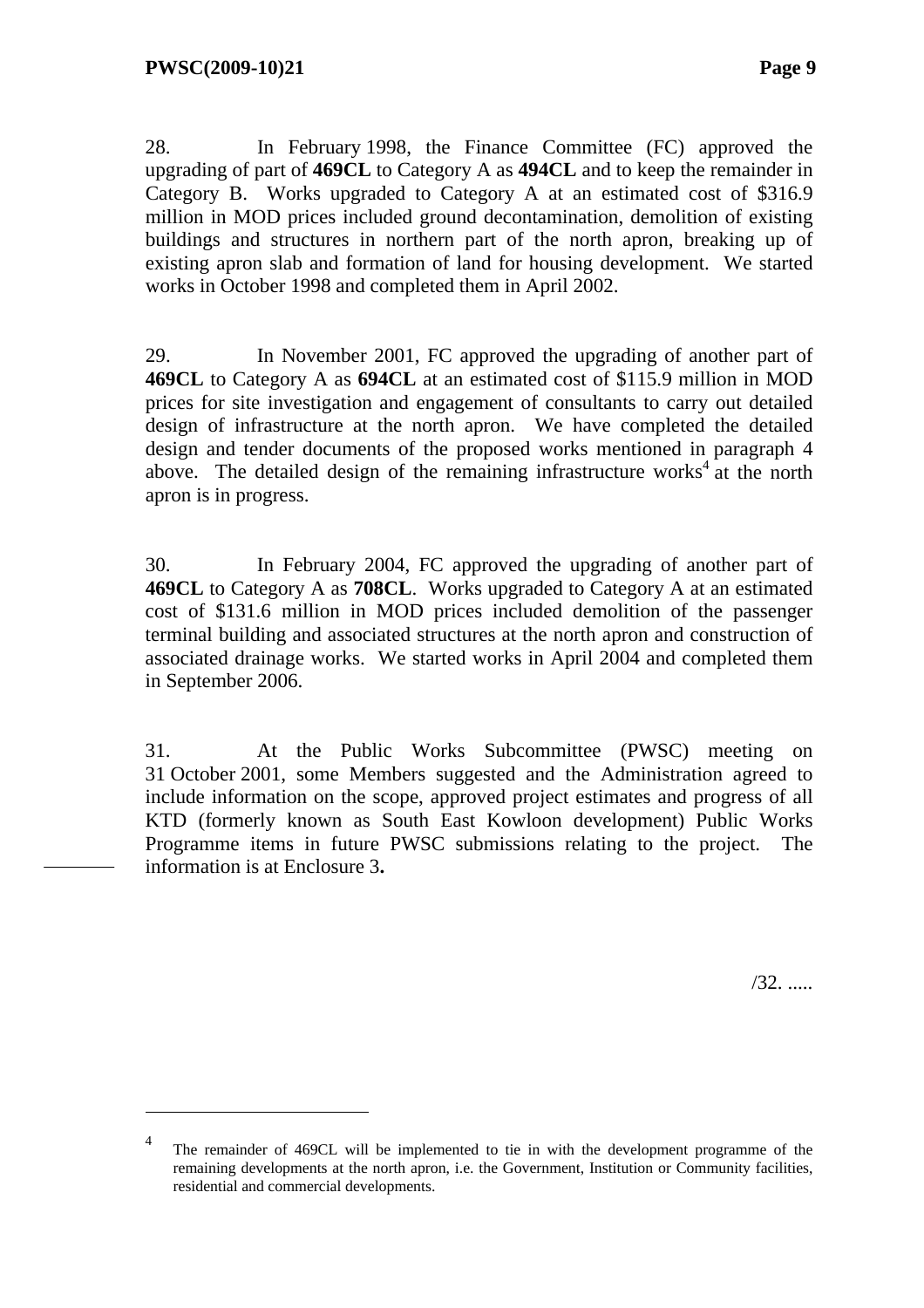32. Of the 181 trees within the project boundary, 53 trees will be preserved. The proposed works will involve the removal of 128 trees including 44 trees to be felled and 84 trees to be replanted within the project site. All the trees to be removed are not important trees<sup>5</sup>. We will incorporate planting proposals as part of the project, including estimated quantities of 620 trees, 50 000 shrubs and 1 000 square metres of grassed area.

33. We estimate that the proposed works will create about 306 jobs (243 for labourers and another 63 for professional/technical staff) providing a total employment of 9 600 man-months.

--------------------------------------

Development Bureau April 2009

 $\overline{a}$ 

<sup>5</sup> "Important trees" refer to trees in the Register of Old and Valuable Trees, or any other trees that meet one or more of the following criteria –

<sup>(</sup>a) trees of 100 years old or above;

<sup>(</sup>b) trees of cultural, historical or memorable significance e.g. Fung Shui trees, trees as landmark of monastery or heritage monument and trees in memory of important persons or events;

<sup>(</sup>c) trees of precious or rare species;

<sup>(</sup>d) trees of outstanding form (taking account of overall tree size, shape and any special features) e.g. trees with curtain like aerial roots, trees growing in unusual habitat; or

<sup>(</sup>e) trees with trunk diameter equal or exceeding 1.0 metre (measured at 1.3 metre above ground level), or with height/canopy spread equal or exceeding 25 metres.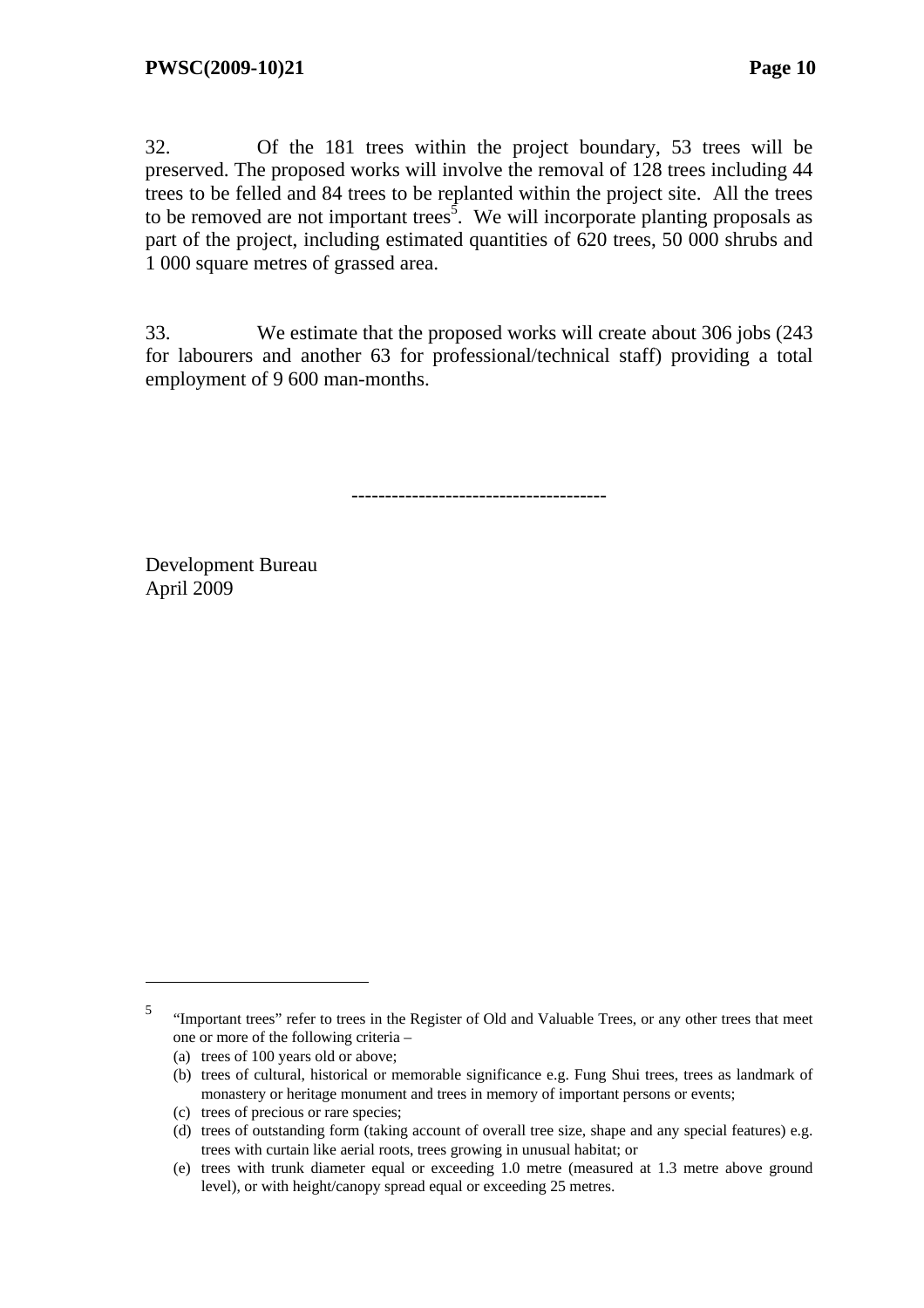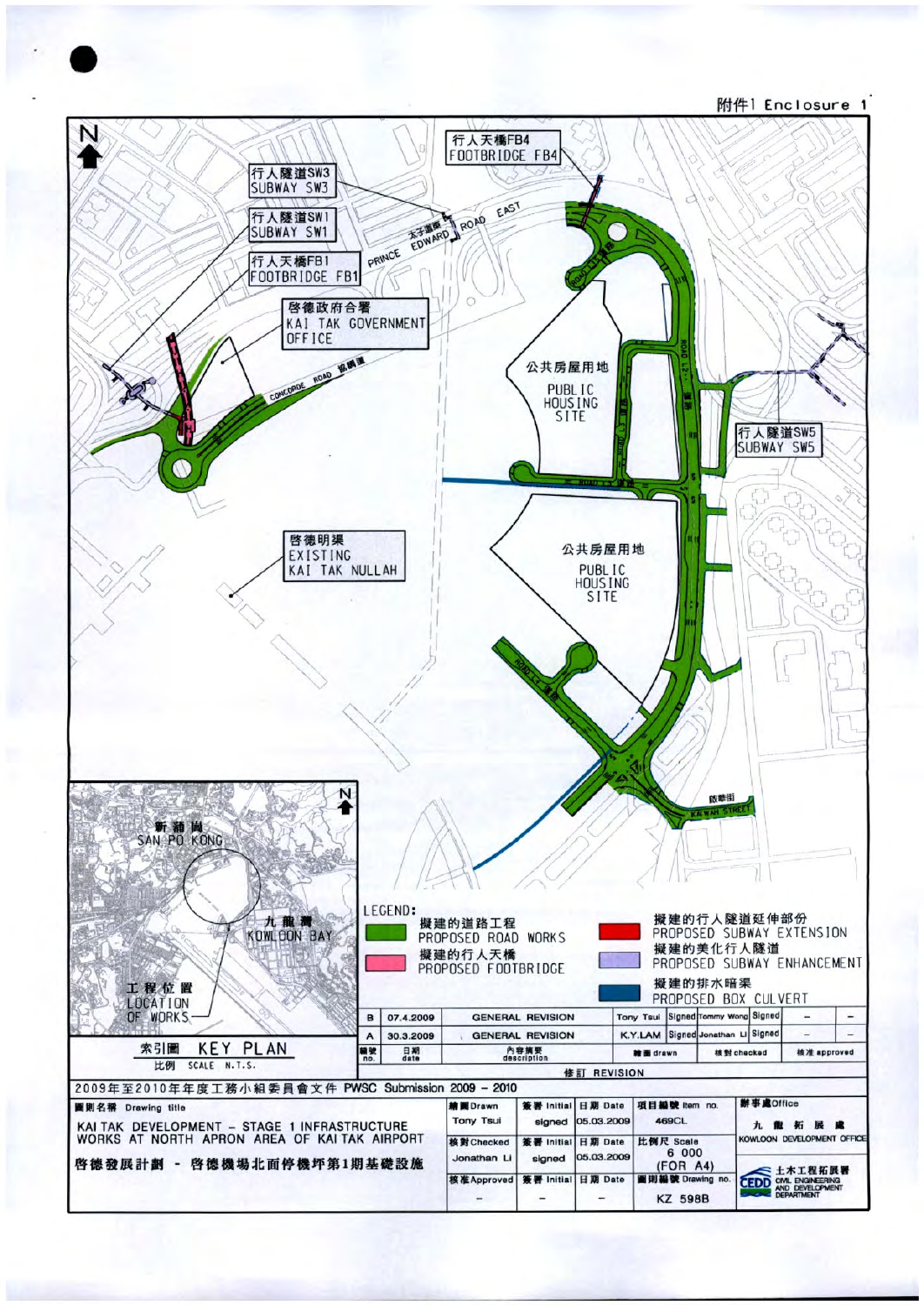# **469CL – Kai Tak development – infrastructure at north apron area of Kai Tak Airport**

**Breakdown of the estimate for consultants' fees and resident site staff costs (in September 2008 prices)**

|                                                                     |                           | <b>Estimated</b><br>man-months | Average<br>$MPS*$<br>salary point | <b>Multiplier</b><br>(Note 1) | <b>Estimated</b><br>fee<br>$$$ million) |
|---------------------------------------------------------------------|---------------------------|--------------------------------|-----------------------------------|-------------------------------|-----------------------------------------|
| (a) Consultants' fees<br>for contract<br>administration<br>(Note 2) | Professional<br>Technical | -<br>-                         | -                                 |                               | 2.8<br>0.9                              |
| (b) Resident site staff<br>costs<br>(Note 3)                        | Professional<br>Technical | 183<br>659                     | 38<br>14                          | 1.6<br>1.6                    | 17.7<br>20.9                            |
|                                                                     |                           |                                |                                   | <b>Total</b>                  | 42.3                                    |

#### \* MPS = Master Pay Scale

#### **Note**

- 1. A multiplier of 1.6 is applied to the average MPS point to estimate the cost of resident site staff supplied by the consultants. MPS points 38 and 14 are used as the average MPS salary points for professionals and technical staff respectively. (As at 1 April 2008, MPS pt.38 =  $$60,535$  per month and MPS pt. 14 =  $$19,835$  per month)
- 2. The consultants' fees for contract administration and preparation of as-built drawings is calculated in accordance with the existing consultancy agreement. The construction phase of the assignment for the proposed works will only be executed upon Finance Committee's approval to upgrade the proposed works to Category A.
- 3. We will know the actual man-months and actual costs only after completion of the construction works.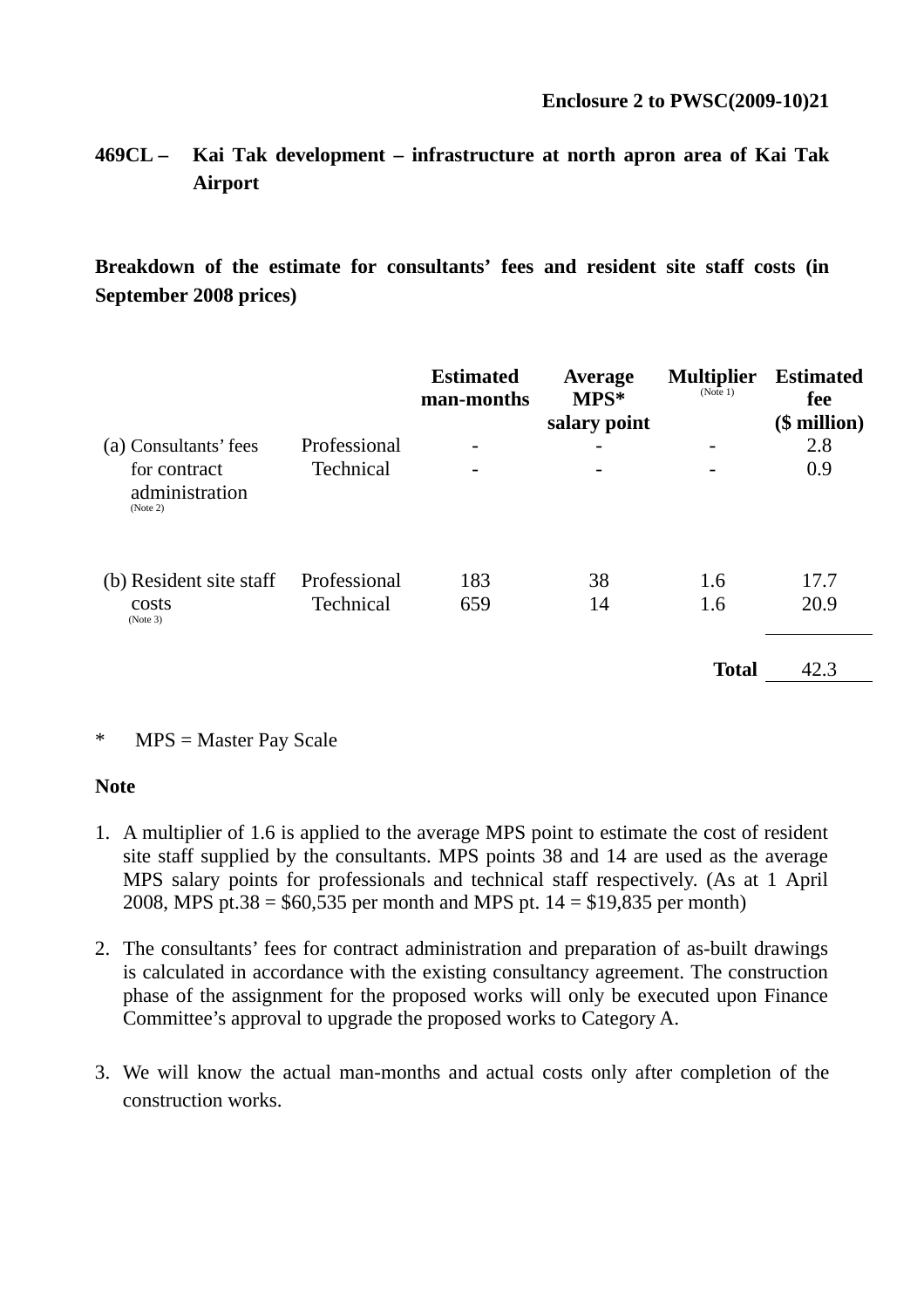#### **Kai Tak Development List of PWP items in Category A**

| PWP Item No.                        | <b>440CL</b>                                                                                                                                                                |  |  |  |
|-------------------------------------|-----------------------------------------------------------------------------------------------------------------------------------------------------------------------------|--|--|--|
| Project title:                      | South East Kowloon development – comprehensive<br>feasibility study                                                                                                         |  |  |  |
| Date of upgrading<br>to Category A: | April 1995                                                                                                                                                                  |  |  |  |
| Approved project<br>estimate:       | \$220.0 million                                                                                                                                                             |  |  |  |
| Project scope:                      | The project comprises a comprehensive feasibility study for<br>the whole South East Kowloon area, as well as associated<br>laboratory testing and site investigation works. |  |  |  |
| Brief account of<br>progress:       | The feasibility study was completed in December<br>(a)<br>2003.                                                                                                             |  |  |  |
|                                     | (b)<br>The project account has been finalised at the sum of<br>\$185.2 million.                                                                                             |  |  |  |
|                                     | $\ast$<br>$\ast$<br>$\ast$                                                                                                                                                  |  |  |  |
| PWP Item No.                        | 494CL (part upgraded from 469CL)                                                                                                                                            |  |  |  |
| Project title:                      | South East Kowloon development at Kai Tak Airport -<br>decontamination and site preparation                                                                                 |  |  |  |
| Date of upgrading<br>to Category A: | February 1998                                                                                                                                                               |  |  |  |
| Approved project<br>estimate:       | \$316.9 million                                                                                                                                                             |  |  |  |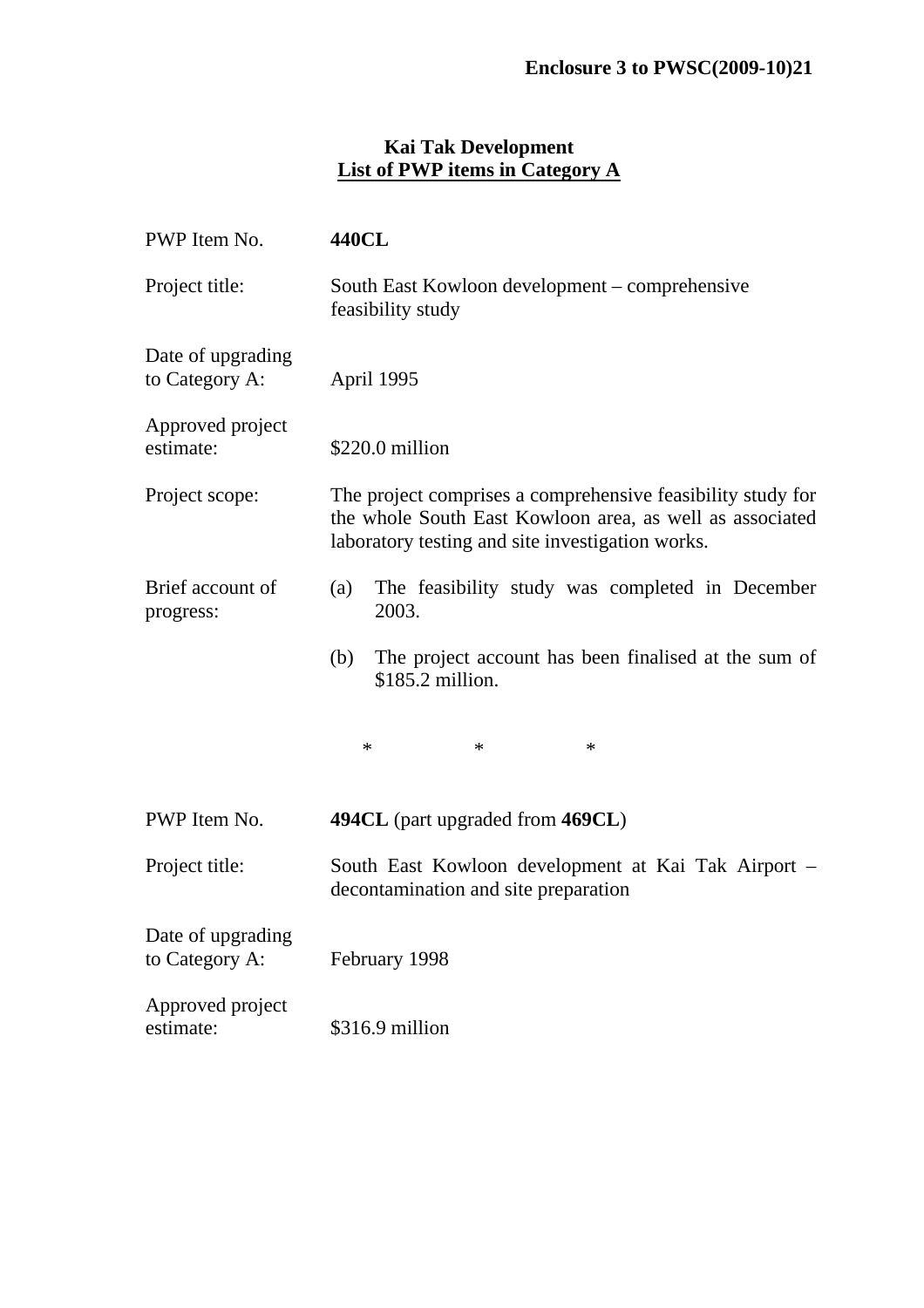| Project scope:                      | (a) | ground decontamination at the north apron of Kai Tak<br>Airport (NAKTA);                                                                     |
|-------------------------------------|-----|----------------------------------------------------------------------------------------------------------------------------------------------|
|                                     | (b) | demolition of existing buildings and structures in the<br>northern part of NAKTA; and                                                        |
|                                     | (c) | breaking up of the existing apron slab and land<br>formation at NAKTA for housing development.                                               |
| Brief account of<br>progress:       | (a) | The civil engineering contract covering the above<br>works was completed in April 2002.                                                      |
|                                     | (b) | Post-decontamination monitoring<br>works<br>were<br>completed in December 2003.                                                              |
|                                     | (c) | The project account has been finalised at the sum of<br>\$281.8 million.                                                                     |
|                                     |     | $\ast$<br>$\ast$<br>$\ast$                                                                                                                   |
| PWP Item No.                        |     | <b>694CL</b> (part upgraded from 469CL)                                                                                                      |
| Project title:                      |     | South East Kowloon development at Kai Tak Airport –<br>consultants' fees and site investigation                                              |
| Date of upgrading<br>to Category A: |     | November 2001                                                                                                                                |
| Approved project<br>estimate:       |     | \$115.9 million                                                                                                                              |
| Project scope:                      |     | Site investigation works and detailed design for –                                                                                           |
|                                     | (a) | about 6 kilometres box culverts;                                                                                                             |
|                                     | (b) | new roads including flyovers and pedestrian streets,<br>and upgrading of existing roads and associated<br>drainage, sewerage and watermains; |
|                                     | (c) | five sewage pumping stations and rising mains to<br>convey sewage to the existing To Kwa Wan sewage<br>treatment plant;                      |
|                                     | (d) | drainage maintenance depots along with provision of<br>plant and equipment for servicing the drainage<br>culverts in NAKTA;                  |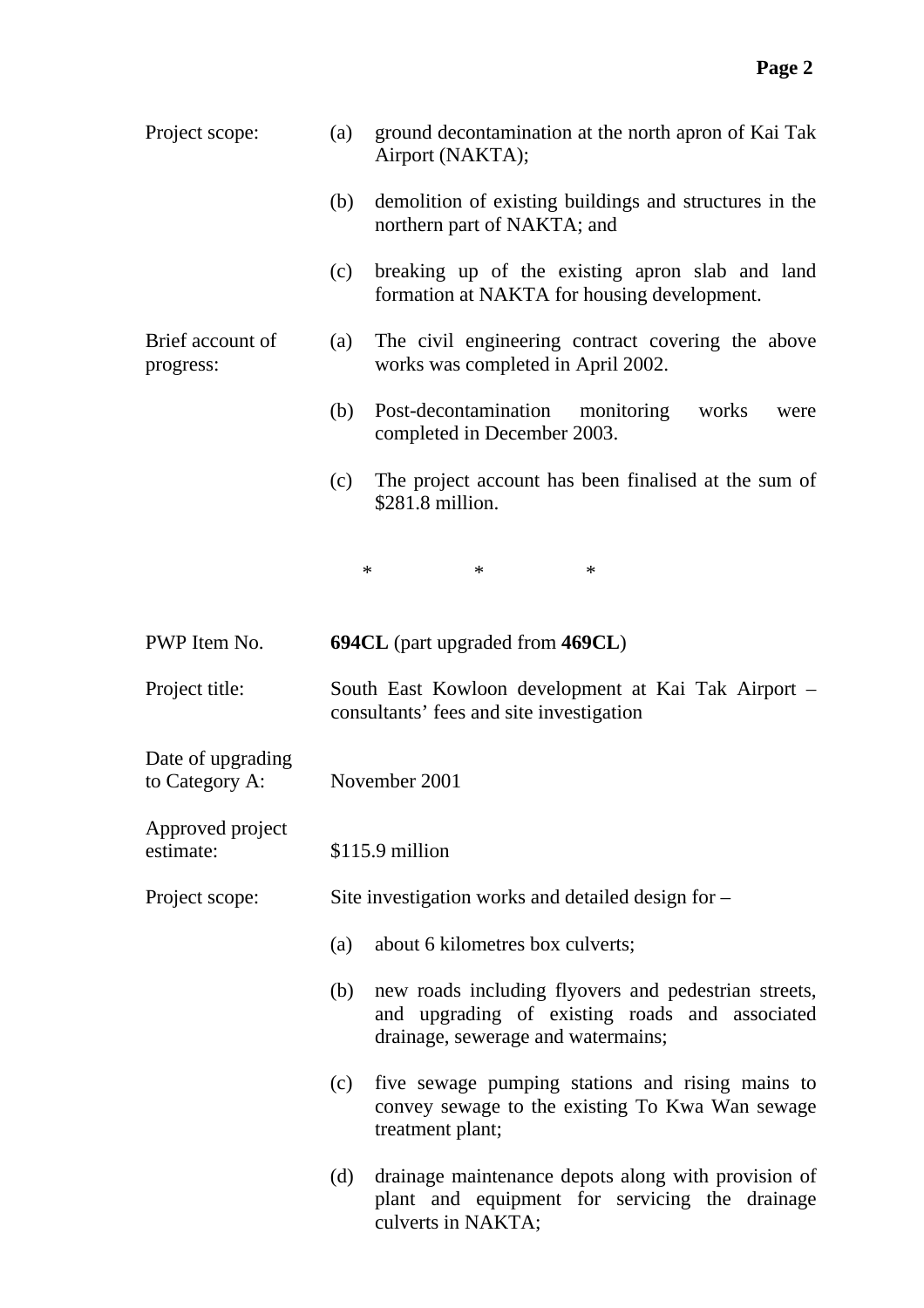|                                        | (e) | open space development and landscaping works;                                                                                                                                                   |
|----------------------------------------|-----|-------------------------------------------------------------------------------------------------------------------------------------------------------------------------------------------------|
|                                        | (f) | demolition of remaining ex-airport<br>facilities,<br>including the passenger terminal building and Kai Tak<br>car-parking building and decontamination of land<br>underneath the buildings; and |
|                                        | (g) | provision of necessary environmental mitigation<br>measures and implementation of an environmental<br>monitoring and audit (EM&A) programme.                                                    |
| Brief account of<br>progress:          | (a) | Consultancy started in January 2002.                                                                                                                                                            |
|                                        | (b) | Detailed design for demolition of the passenger<br>terminal building and associated structures remaining<br>in NAKTA has been completed.                                                        |
|                                        | (c) | Detailed design of the stage 1 infrastructure works at<br>the north apron has been completed.                                                                                                   |
|                                        | (d) | Detailed design of the remaining infrastructure works<br>at the north apron is in progress.                                                                                                     |
|                                        |     | $\ast$<br>$\ast$<br>∗                                                                                                                                                                           |
| PWP Item No.                           |     | 693CL (part upgraded from 465CL)                                                                                                                                                                |
| Project title:                         |     | South East Kowloon development – consultants' fees and<br>site investigation for Kai Tak Approach Channel<br>reclamation                                                                        |
| Date of<br>upgrading to<br>Category A: |     | November 2001                                                                                                                                                                                   |
| Approved project<br>estimate:          |     | \$63.8 million                                                                                                                                                                                  |
| Project scope:                         |     | Site investigation works and detailed design for –                                                                                                                                              |
|                                        | (a) | treatment of the contaminated sediments (including<br>pilot tests and post-treatment monitoring) in Kai Tak<br>Approach Channel (KTAC);                                                         |
|                                        | (b) | reclamation works in KTAC;                                                                                                                                                                      |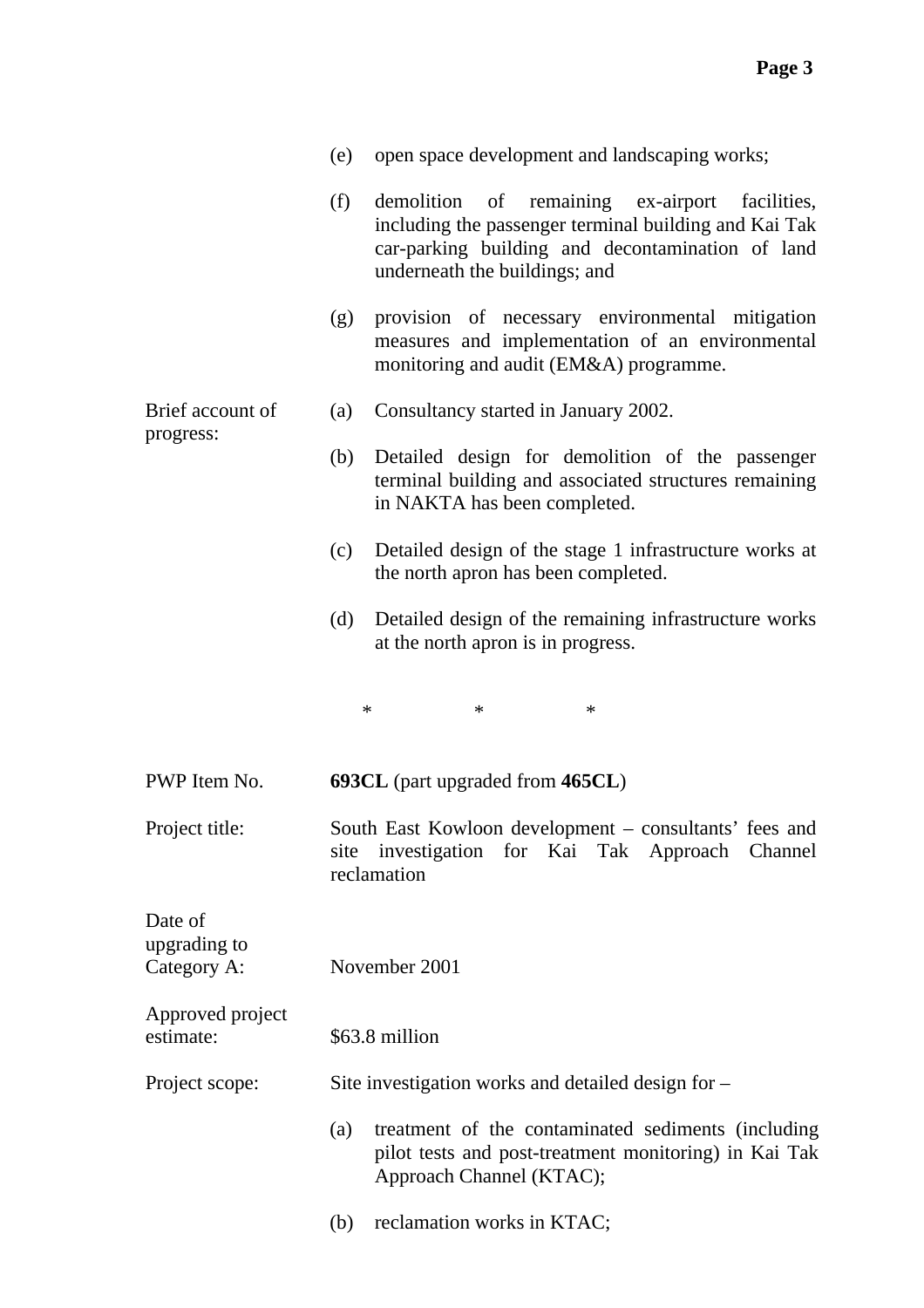| (c) new drainage systems (including widening and       |
|--------------------------------------------------------|
| extension of Kai Tak Nullah and Jordan Valley box      |
| culvert, advance work for future road tunnels          |
| underneath the box culverts) and improvements to       |
| existing drainage systems necessitated by the proposed |
| reclamation in KTAC;                                   |
|                                                        |

- (d) demolition of the existing airport taxiway bridge across KTAC;
- (e) provision of necessary environmental mitigation measures and implementation of an EM&A programme; and
- (f) field surveys and environmental studies for different scenarios of Kai Tak development.
- (a) Consultancy started in January 2002.
	- (b) In the light of the Court of Final Appeal's ruling on harbour reclamation under the Protection of the Harbour Ordinance, the consultancy had been suspended since December 2003 and was terminated in July 2006.
	- (c) The project account has been finalised at the sum of \$50.2 million.

 $*$  \* \* \*

- PWP Item No. **699CL** (part upgraded from **482CL**)
- Project title: South East Kowloon development consultants' fees and site investigation for Kowloon Bay reclamation and engineering works
- Date of upgrading to Category A: July 2002

Brief account of

progress:

Approved project estimate: \$105.7 million

Project scope: Site investigation works and detailed design for –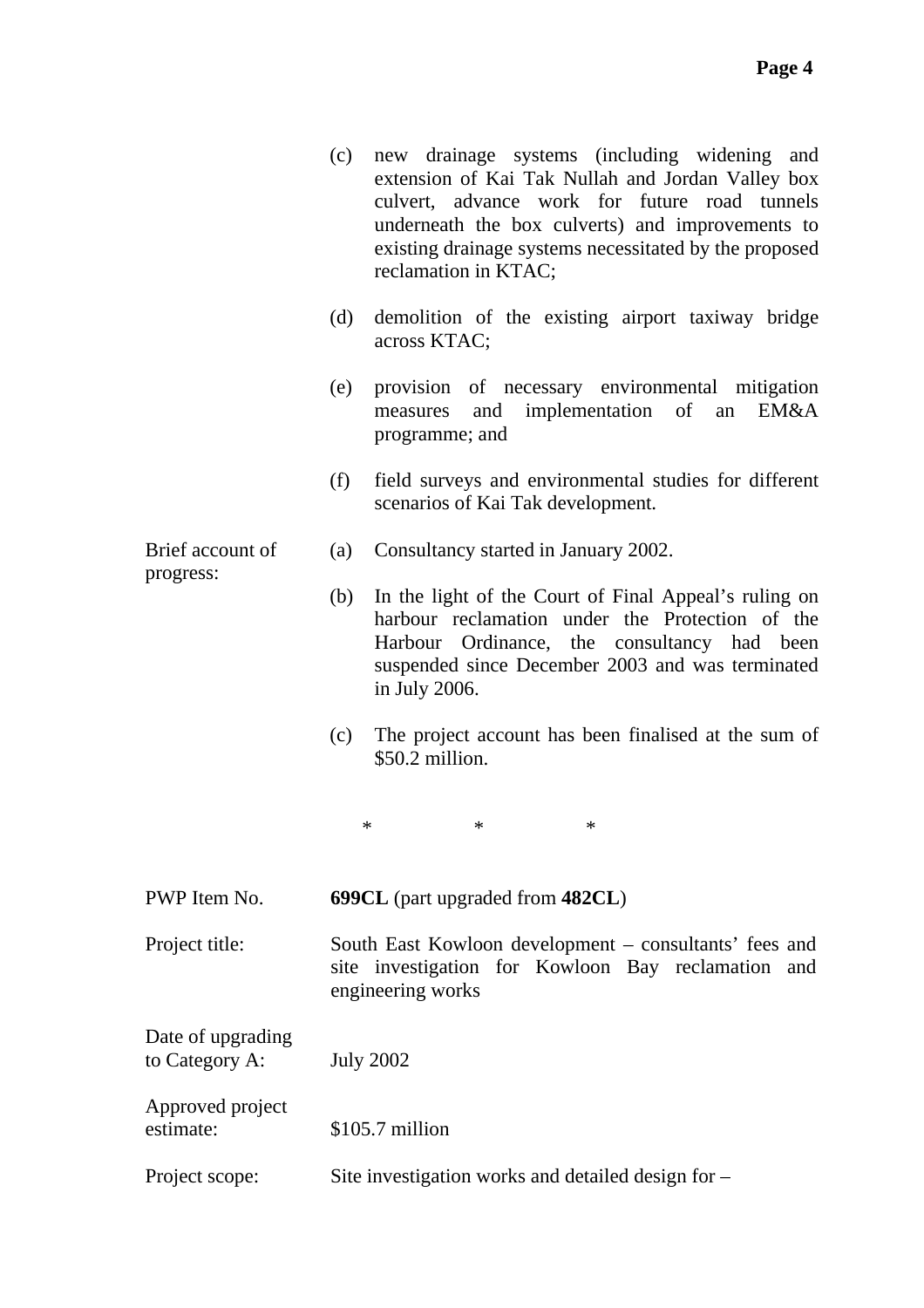- (a) treatment of contaminated sediments (including posttreatment monitoring) at the seabed of Kowloon Bay;
- (b) reclamation for about 61 hectares of land in Kowloon Bay;
- (c) construction of a new seawall, breakwater, and marine facilities including public landing steps;
- (d) demolition of existing breakwaters and marine facilities including Kowloon City vehicular ferry pier, passenger ferry pier and public pier;
- (e) construction of new drainage culverts and improvements to existing hinterland drainage systems necessitated by the proposed reclamation in Kowloon Bay;
- (f) upgrading of existing roads and construction of new roads, a road tunnel, pedestrian streets, footbridges and pedestrian subways with associated drainage, sewerage and water works;
- (g) construction of public transport facilities;
- (h) construction of sewage holding facilities adjacent to the existing To Kwa Wan sewage treatment works and sewage pumping stations;
- (i) relocation of the existing Eastern Quarantine and Immigration Anchorage and mooring buoys within Kowloon Bay;
- (j) provision of landscaping works at the proposed reclamation area;
- (k) provision of environmental protection measures; and
- (l) implementation of an EM&A programme.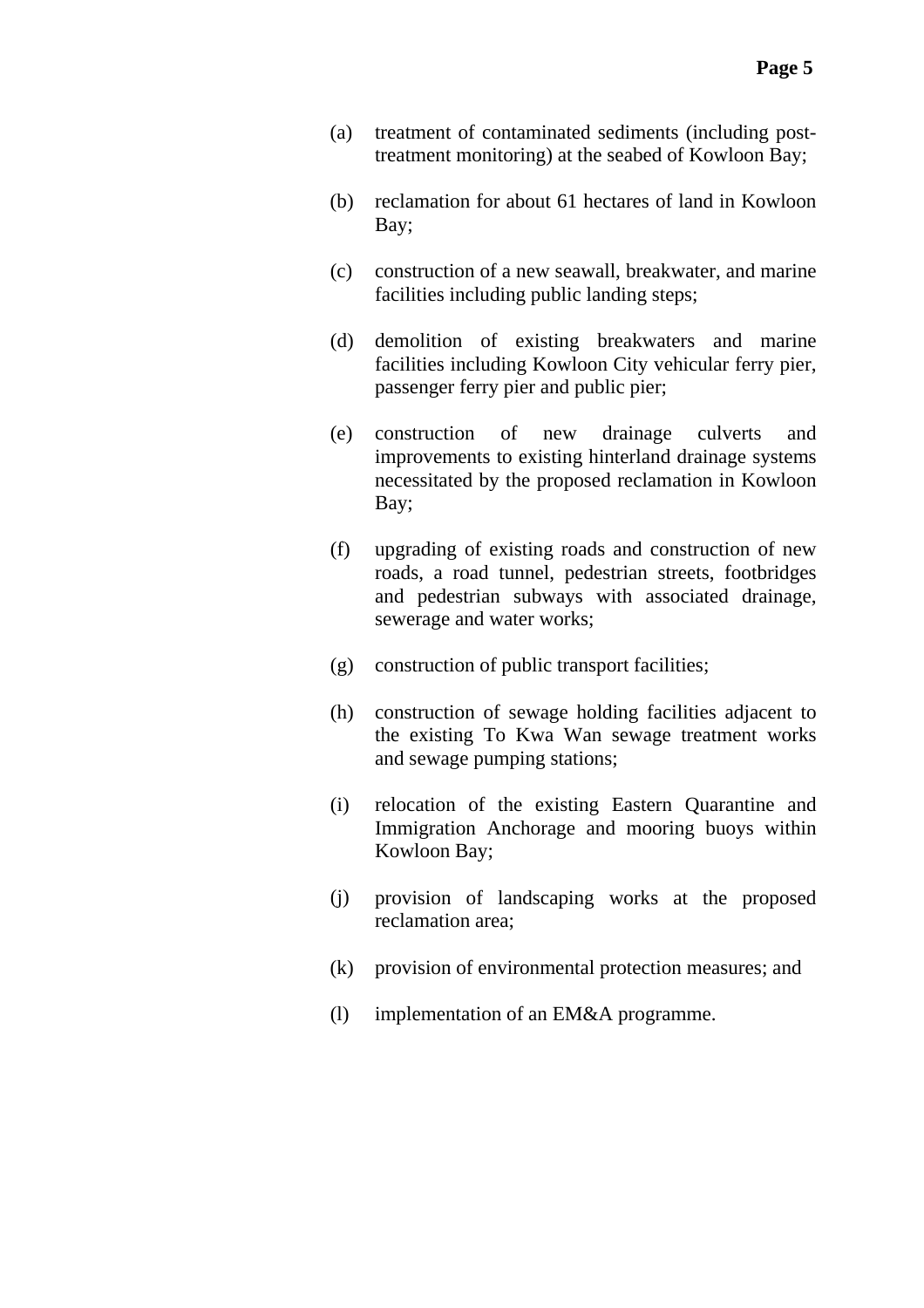| Brief account of<br>progress:       | (a)                                                                                                            | Consultancy started in December 2002.                                                                                                                                                                                        |  |
|-------------------------------------|----------------------------------------------------------------------------------------------------------------|------------------------------------------------------------------------------------------------------------------------------------------------------------------------------------------------------------------------------|--|
|                                     | (b)                                                                                                            | In the light of the Court of Final Appeal's ruling on<br>harbour reclamation under the Protection of the<br>Harbour Ordinance, the consultancy had been<br>suspended since December 2003 and was terminated<br>in July 2006. |  |
|                                     | (c)                                                                                                            | The project account has been finalised at the sum of<br>\$6.1 million.                                                                                                                                                       |  |
|                                     | $\ast$                                                                                                         | $\ast$<br>∗                                                                                                                                                                                                                  |  |
| PWP Item No.                        |                                                                                                                | 708CL (part upgraded from 469CL)                                                                                                                                                                                             |  |
| Project title:                      | South East Kowloon development – site preparation and<br>drainage works at north apron area of Kai Tak Airport |                                                                                                                                                                                                                              |  |
| Date of upgrading<br>to Category A: |                                                                                                                | February 2004                                                                                                                                                                                                                |  |
| Approved project<br>estimate:       |                                                                                                                | \$131.6 million                                                                                                                                                                                                              |  |
| Project scope:                      | (a)                                                                                                            | construction of about 600 metres of a twin-cell box<br>culvert and decommissioning of an existing culvert;                                                                                                                   |  |
|                                     | (b)                                                                                                            | demolition of the passenger terminal building, the Kai<br>Tak car-parking building and associated structures,<br>along with related land decontamination; and                                                                |  |
|                                     | (c)                                                                                                            | implementation of an EM&A programme for the<br>works mentioned in items (a) to (b) above.                                                                                                                                    |  |
| Brief account of<br>progress:       | (a)                                                                                                            | Works contract commenced in April 2004.                                                                                                                                                                                      |  |
|                                     | (b)                                                                                                            | The works were substantially completed in September<br>2006.                                                                                                                                                                 |  |

 $*$  \*  $*$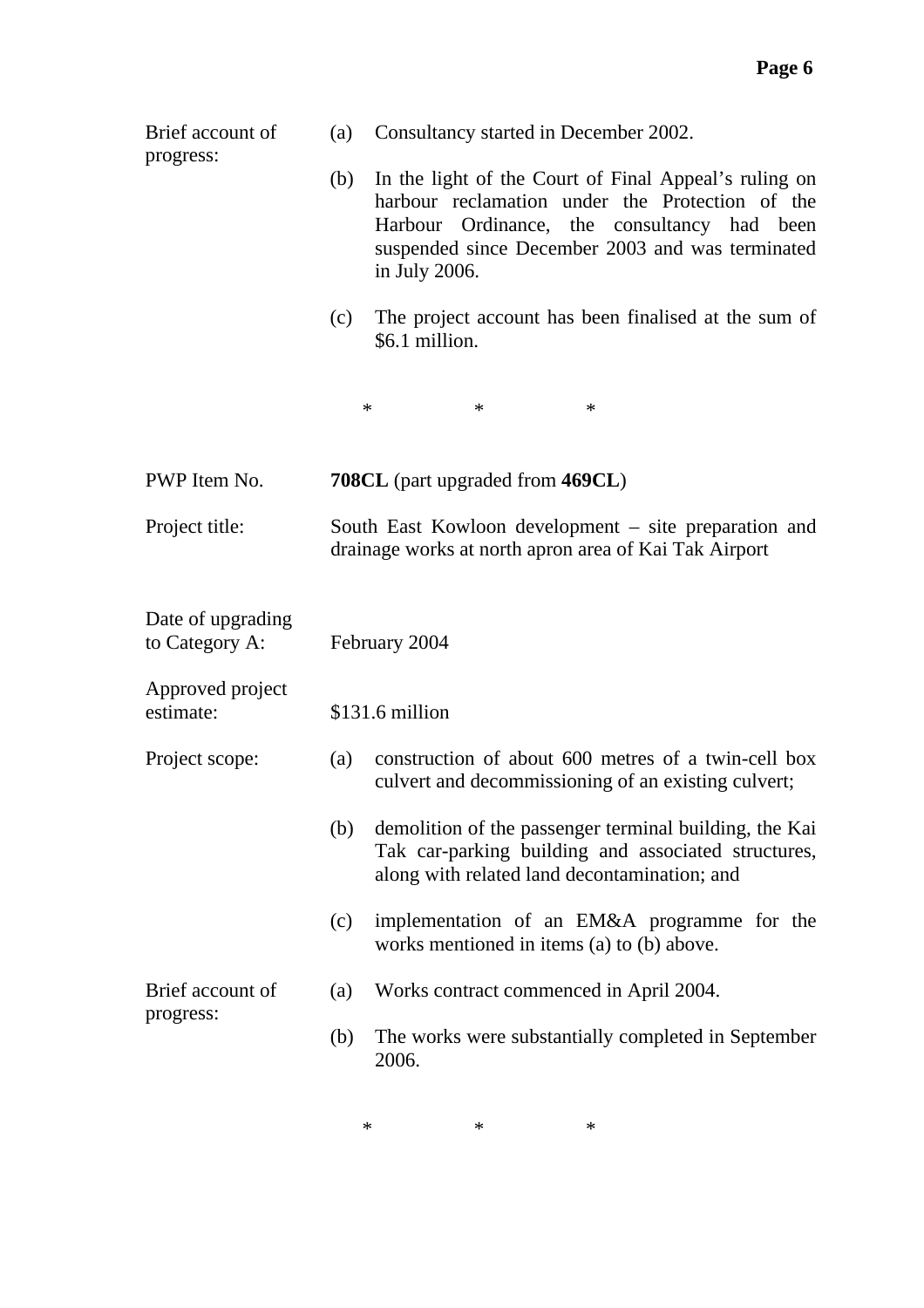| PWP Item No.                        | <b>719CL</b>                                                                                                                                              |  |  |  |
|-------------------------------------|-----------------------------------------------------------------------------------------------------------------------------------------------------------|--|--|--|
| Project title:                      | Kai Tak development - engineering review                                                                                                                  |  |  |  |
| Date of upgrading<br>to Category A: | December 2006                                                                                                                                             |  |  |  |
| Approved project<br>estimate:       | \$87.5 million                                                                                                                                            |  |  |  |
| Project scope:                      | a study to confirm the detailed engineering feasibility<br>(a)<br>of the revised Preliminary Outline Development Plan<br>of Kai Tak development;          |  |  |  |
|                                     | preliminary preparatory work<br>for the<br>(b)<br>early<br>development of the cruise terminal in Kai Tak; and                                             |  |  |  |
|                                     | associated site investigation and supervision.<br>(c)                                                                                                     |  |  |  |
| Brief account of                    | Consultancy commenced in January 2007.<br>(a)                                                                                                             |  |  |  |
| progress:                           | Engineering review is in progress.<br>(b)                                                                                                                 |  |  |  |
|                                     | ∗<br>$\ast$<br>*                                                                                                                                          |  |  |  |
| PWP Item No.                        | 724CL (part upgraded from 711CL)                                                                                                                          |  |  |  |
| Project title:                      | Kai Tak development – investigation and detailed design<br>for advance infrastructure works for developments at the<br>southern part of the former runway |  |  |  |
| Date of upgrading<br>to Category A: | December 2006                                                                                                                                             |  |  |  |
| Approved project<br>estimate:       | \$38.0 million                                                                                                                                            |  |  |  |
| Project scope:                      | detailed design of the works described below<br>(a)<br>including the associated Schedule 2 environmental<br>impact assessments :                          |  |  |  |
|                                     | construction of approximately 2 kilometres of a<br>district<br>2-lane<br>distributor<br>dual<br>including<br>associated pedestrian deck;                  |  |  |  |
|                                     | provision of a sewage pumping station and rising<br>mains;                                                                                                |  |  |  |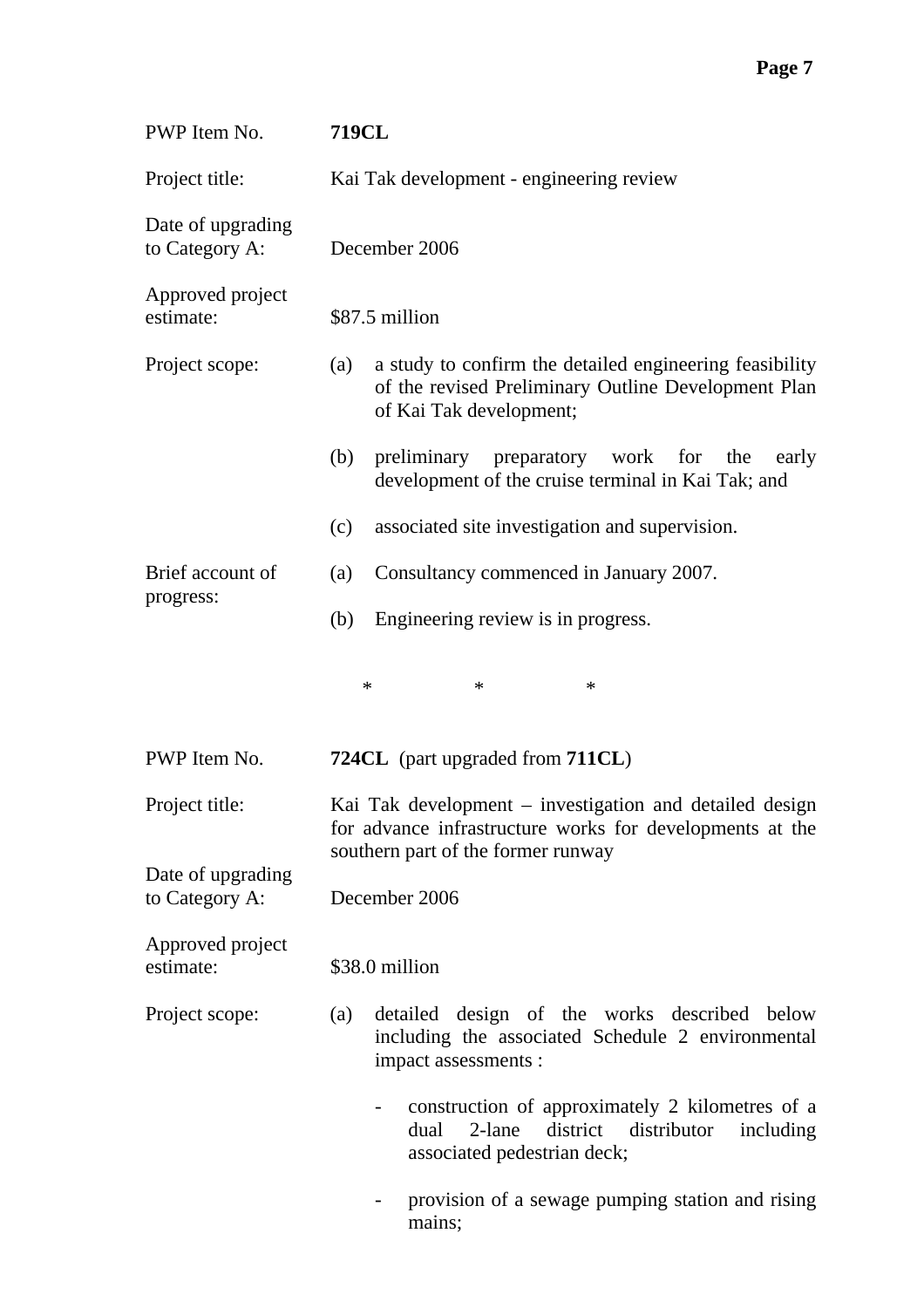|                   |     | improvements to related existing bridge, roads<br>and junctions;                                                                                                                                             |
|-------------------|-----|--------------------------------------------------------------------------------------------------------------------------------------------------------------------------------------------------------------|
|                   |     | construction of associated local roads, transport<br>facilities, drainage, sewerage, watermains and<br>landscaping works;                                                                                    |
|                   |     | relocation and reprovisioning of existing facilities<br>including the Marine Vessel Traffic Services<br>(MVTS) radar and fireboat berthing facilities; and                                                   |
|                   |     | an environmental monitoring and audit work for<br>works mentioned above,                                                                                                                                     |
|                   |     | all for serving the proposed developments at the<br>southern part of the former runway in Kai Tak.                                                                                                           |
|                   | (b) | associated site investigation and supervision; and                                                                                                                                                           |
|                   | (c) | preparation of tender documents and assessment of<br>tenders.                                                                                                                                                |
| Brief account of  | (a) | Consultancy commenced in January 2007.                                                                                                                                                                       |
| progress:         | (b) | Detailed design of the decommissioning<br>and<br>decontamination works at the south apron and<br>installation of supplementary radar at North Point<br>Government Offices (NPGO) has been completed.         |
|                   | (c) | Detailed design of the stage 1 advance infrastructure<br>works has been completed.                                                                                                                           |
|                   | (d) | Detailed design of the remaining infrastructure works<br>is in progress.                                                                                                                                     |
|                   |     | $\ast$<br>$\ast$<br>$\ast$                                                                                                                                                                                   |
| PWP Item No.      |     | <b>734CL</b> (part upgraded from <b>711CL</b> )                                                                                                                                                              |
| Project title:    | Kai | development – decommissioning<br>Tak<br>and<br>decontamination works at the south apron of the former Kai<br>Tak Airport and installation of supplementary radar at<br><b>North Point Government Offices</b> |
| Date of upgrading |     |                                                                                                                                                                                                              |

to Category A: February 2008